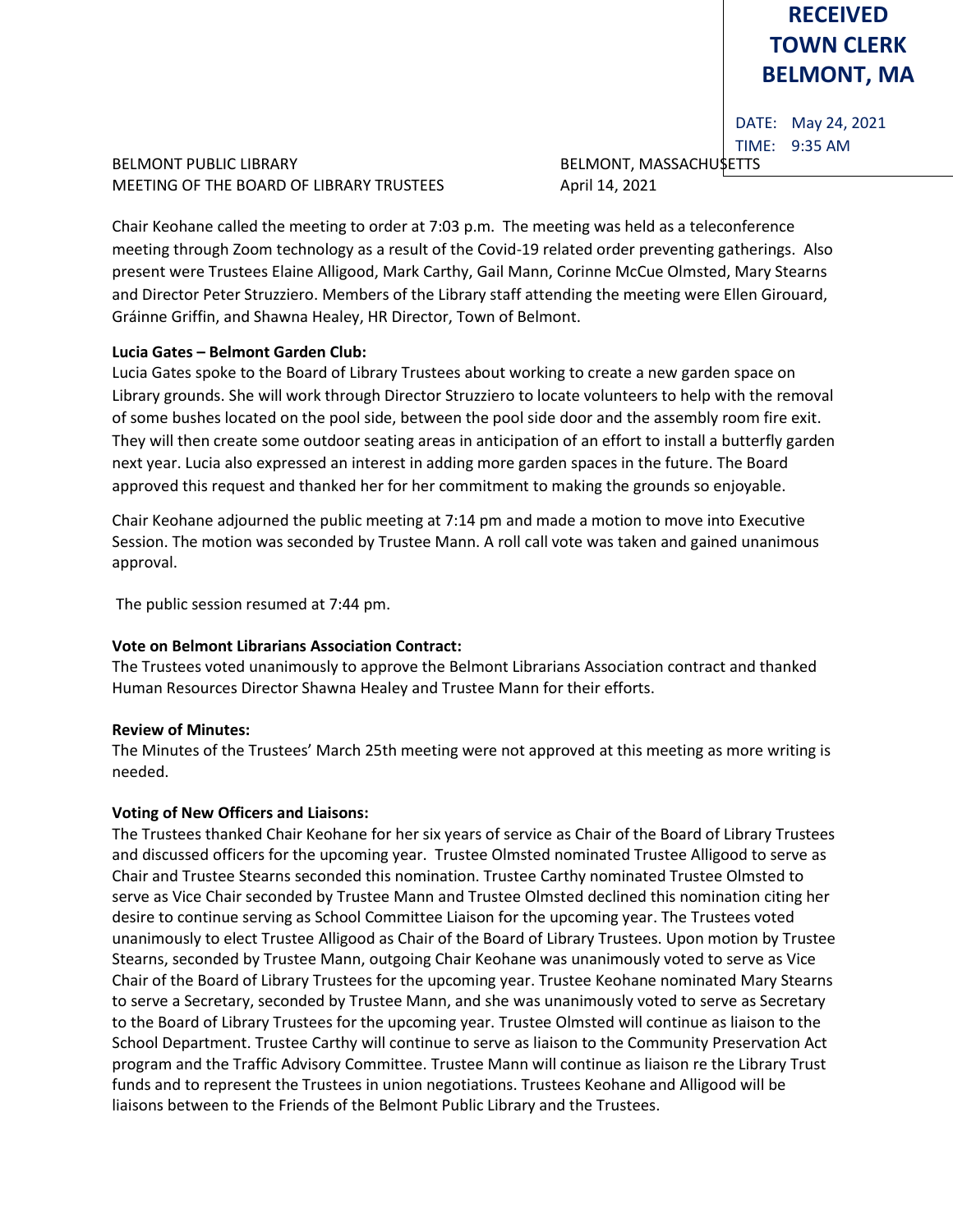## **Library Operations:**

## Current Service Model & Next Steps

The library opened on a limited basis on April 5. Patrons can come into the library to pick up materials when the library is open. The library will maintain the current schedule for the time being on the advice of the Belmont Board of Health.

The Library Director is monitoring the number of people in the building at any one time to avoid the building becoming congested.

The Library Director is planning for an increase in the services offered. He is exploring ways to make more use of outside grounds.

The Library Director reported that both circulation and museum pass utilization have increased.

## **FY22 Budget Update:**

#### Warrant Committee:

Trustee Olmsted and Director Struzziero met with the Warrant Committee Human Resources Subcommittee on April 7 and answered their questions re. the library's budget for FY22.

## **Capital Budget Committee:**

The Library Director and Chair Keohane met with the Capital Budget committee. He reported that the Committee was receptive to the capital requests from the library; i.e., replacement parts for the air conditioners and a new fire alarms system.

## **Friends / Foundation / School Committee updates**

Discussion / plan for future of Library Building Project The trustees discussed reengaging with the Foundation in May to discuss the plans for the new building.

The School Committee has two new members and a new Chair. Elementary schools returned full time on April 5; the middle school returns full time in April 28 and the high school on 4/29. The school department will have a budget cut which may result in removal of a librarian position at the high school. The elementary schools will maintain library time for children.

#### **Key topics:**

#### Quarterly Spend

The Library Director presented a six year look back at the rate at which the library budget is spent throughout the fiscal year. The underspend rate was slightly higher during FY 21 due to the Covid impact. At the end of the fiscal year the library returns any unspent funds to the town.

#### Policy Review - Museum Pass Policy

The Library Director said that the Trustees will be asked to review the Museum Pass Policy at the May meeting.

#### **Director's Report**

The One Book One Belmont program had a dual focus and the program has been received and very successful.